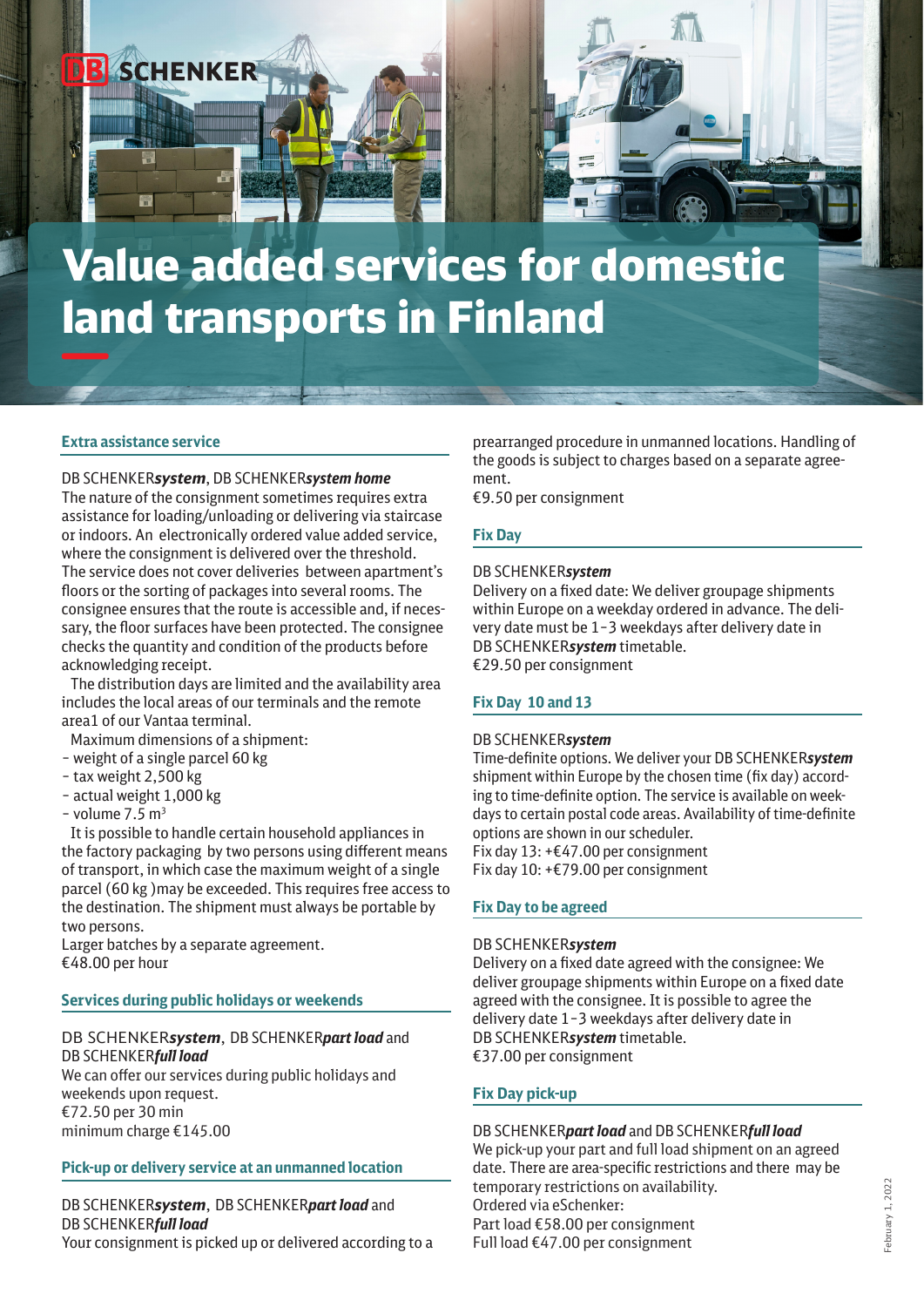# **Fix Day Delivery**

## DB SCHENKER*part load* and DB SCHENKER*full load*

We can deliver your partial and full loads on a prearranged date. Any storage of the consignment or interruption of the transportation due to the consignor are subject to surcharges.

There are country- and area-specific restrictions and there may be temporary restrictions on availability. We contact the customer, if the ordered option can not be carried out. Ordered via eSchenker:

Part load €58.00 per consignment Full load €47.00 per consigment

## **Recycling service**

### DB SCHENKER*system home*

We can help you recycle old similar appliances that are replaced during our delivery service. The recycling service and the recycled products are subject to a separate agreement. €30.00 per product minimum €44.00

## **Transportation document preparation**

DB SCHENKER*system*, DB SCHENKER*system home,* DB SCHENKER*part load* and DB SCHENKER*full load*  We can prepare your consignment's waybill on your behalf. The service does not include dangerous goods, where the sender prepares the waybill. €12.00 per consignment

### **Consignment delivery via staircase or indoors**

DB SCHENKER*system*, DB SCHENKER*system home* Our driver can carry your consignment via staircase or indoors.

Maximum dimensions of a shipment:

- weight of a single parcel 30 kg
- tax weight 1,000 kg
- actual weight 200 kg
- $-$  volume  $3 \text{ m}^3$

The consignment must be portable by one person. Certain household appliances in factory packages can be handled by one person using transport aids, in which case the maximum weight of 30 kg per package may be exceeded. This requires free access to the premises.

€26.50 for the first 15 min

€8.50 for every subsequent 5 min

The shipment must be portable by one person.

For larger consignments requiring delivery via staircase or indoors we offer extra assistance service subject to our value added services price list.

### DB SCHENKER*parcel*

Delivery of consignments over 30 kg via staircase €23.00 per consignment

# **Heated transport**

DB SCHENKER*system*, DB SCHENKER*part load* and DB SCHENKER*full load* 

Domestic heated transports are subject to a surcharge between October 1 and April 30. Transportation charge + 15% Minimum €6.90 per consignment

### **Crane service**

### DB SCHENKER*system*, DB SCHENKER*part load* and DB SCHENKER*full load*

We can offer you a crane service for your consignment's pick-up and/or delivery.

| Local areas                   | Charge per<br>consignment |
|-------------------------------|---------------------------|
| $1 - 1,000$ kg                | €99.00                    |
| 1,001-7,999 kg                | €160.00                   |
| 8,000 kg and over             | €2.00 per 100 kg          |
| Remote areas                  |                           |
| $1 - 1,000$ kg                | €199.00                   |
| 1,001-7,999 kg                | €316.00                   |
| 8,000 kg and over             | €4.00 per 100 kg          |
| Special areas                 |                           |
| Subject to specific agreement |                           |

# **Tail-lift service for partial and full loads**

DB SCHENKER*part load* and DB SCHENKER*full load*  We will load/unload partial and full loads (2,500 kg and over) with a tail lift upon request from the consignor or consignee, or due to the loading/unloading conditions. This value added service is based on the tax weight of your consignment. There may be limitations when loading and unloading with a tail lift if the actual weight of a single pallet is 800 kg or more. The service is available for a shipment up to 7 loading meters and the shape and the weight of single packages must be suitable to be handled by a tail-lift.

### **Domestic consignments**

| Pricing                        |
|--------------------------------|
| €1.30 per 100 kg               |
| minimum €32.00 per consignment |
|                                |

### **Removal and recycling services for packaging materials**

DB SCHENKER*system*, DB SCHENKER*system home*  We will remove packaging material during the delivery and recycle it responsibly. This value added service is based on the tax weight of your consignment.

| Chargeable weight of the<br>consignment | Pricing          |
|-----------------------------------------|------------------|
| $ 0-349$ kg                             | €10.00           |
| 350-699 kg                              | €19.00           |
| 700 kg and over                         | €4.20 per 100 kg |